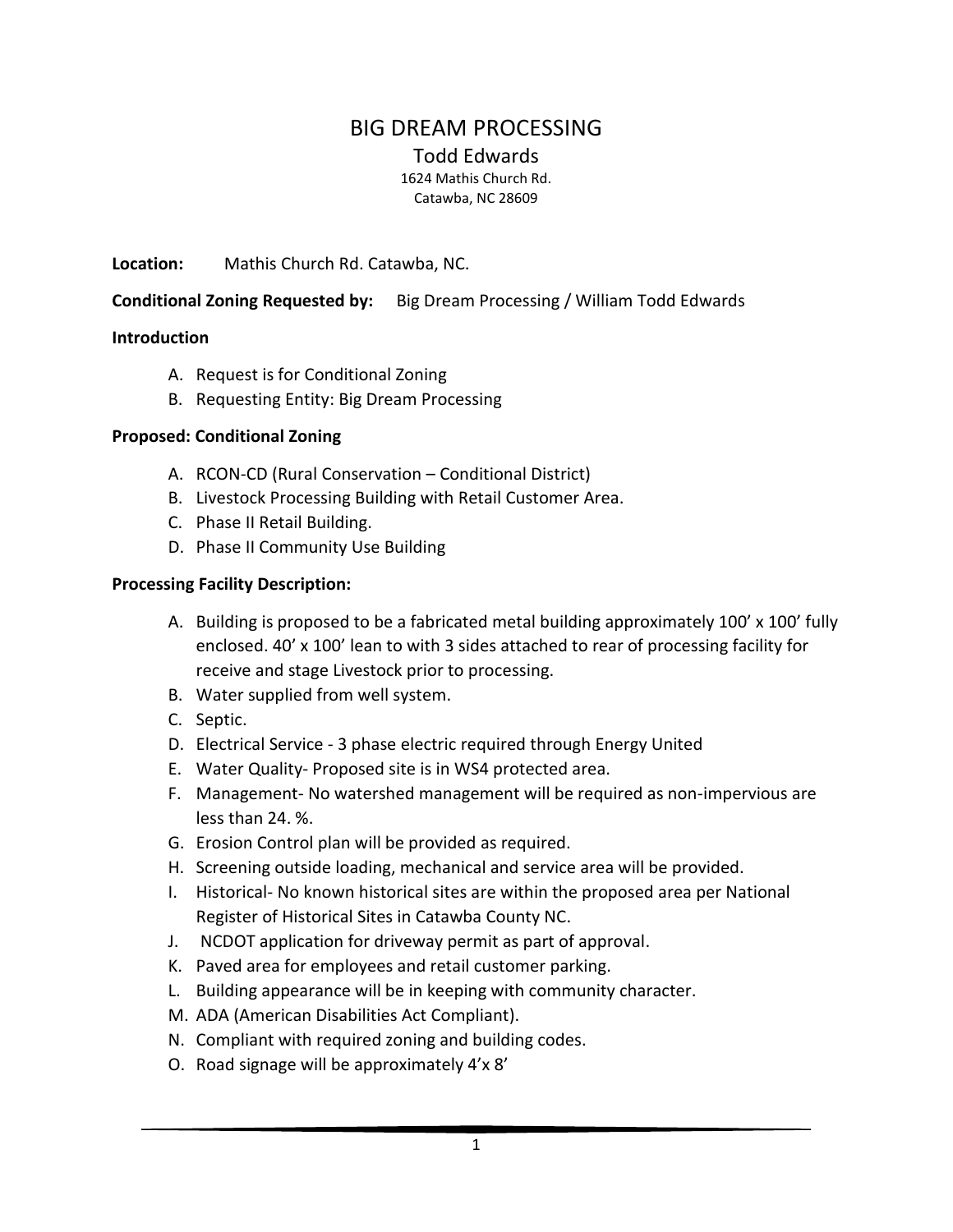### **Processing of Livestock:**

- A. The process starts with scheduling a date for processing.
- B. When the animal arrives, they are kept as calm as possible and inspected by USDA Federal inspectors on-site.
- C. After the kill process, livestock are cleaned and all waste is collected, stored for no more than 12 to 48 hours waiting for pick-up and used for other purposes.
- D. Blood is also collected and transported to be processed at another facility for fertilizer.
- E. After cleaning the whole carcass is placed in refrigeration for 10 to 14 days.
- F. carcass is then into specific cuts such as NY Strip, roasts, ground hamburger, Chops, sausage and such.
- G. Once cut they are weighed, packed, labeled and placed in a freezer.
- H. customer schedules pick-up.

# **Washdown, Product Waste and any possible odors:**

- A. Processing facility is washed down and disinfected daily.
- B. Product waste is collected and transported from facility to be processed off-site in a timely manner.
- C. Practicing good housekeeping prevents odors.
- D. The process will meet or exceed USDA, State and local requirements for sanitation and quality.

# **Source of Livestock to be Processed:**

- A. General Public
- B. Livestock Growers

# **Sales:**

- A. General Public whole and half livestock processing.
- B. General Public fresh cut small quantity cuts retail.
- C. Livestock Growers
- D. Restaurants
- E. Grocery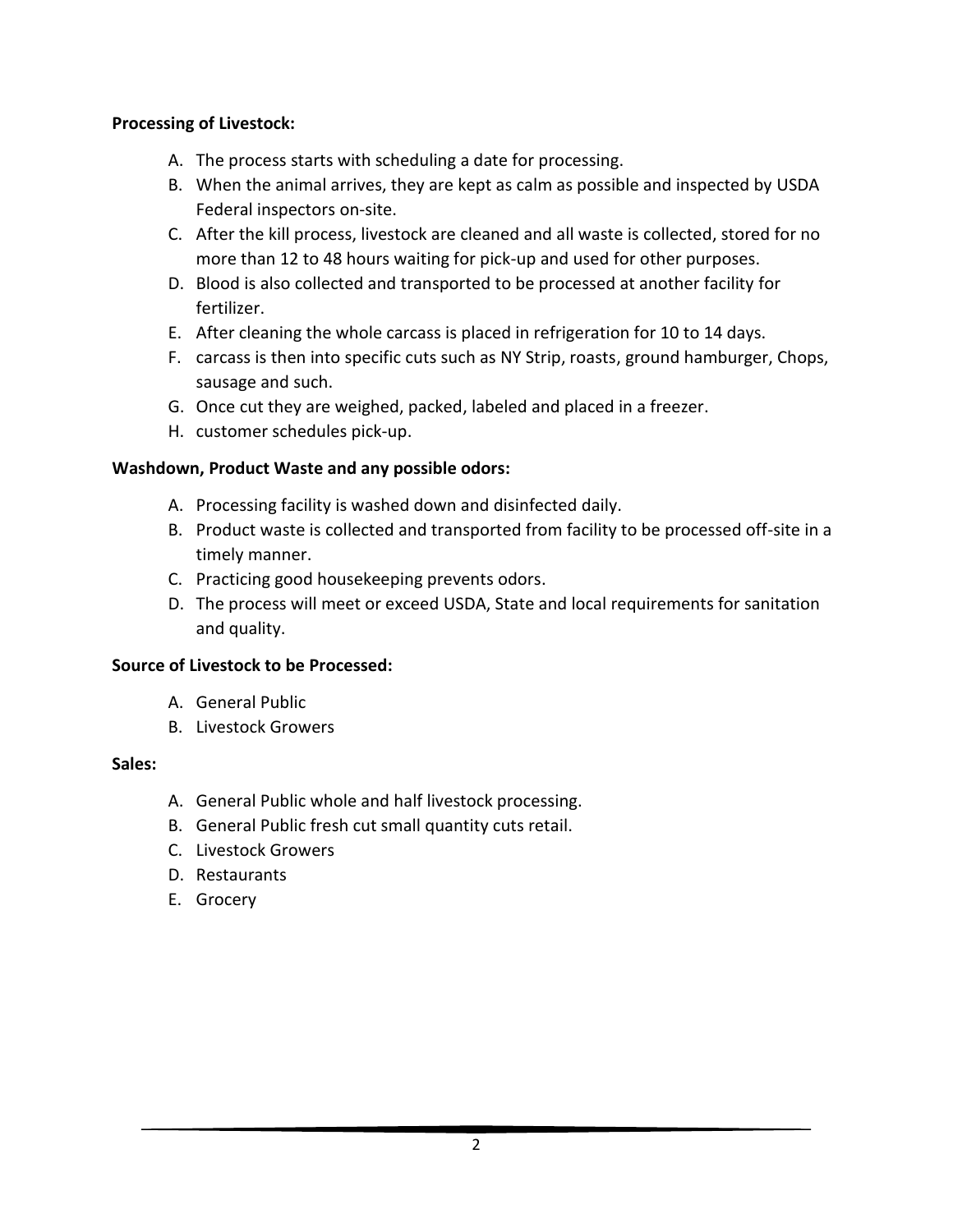### **Need:**

There has been a need for livestock processing in Catawba County and now the need is greater than ever. Shortage of livestock processors within 120 miles of proposed facility has created delays in processing livestock 8 to 14 months.

The processing plant is intended to serve the livestock industry of Catawba and surrounding counties including local residents. Big Dream Processing will be USDA and NC State inspected. Big Dream Processing will provide wholesale processing for cattle and pork. Services will be offered to individuals who raise one or two animals for personal consumption to large quantity growers. Processed meats for retail meat sales directly, indirectly through grocery stores, restaurants and the general public.

#### **Distance:**

- A. Transporting livestock to processing companies is costly, causes stress and loss of body weight which also impacts the value of livestock for the grower resulting in loss of revenue.
- B. Processing plants closest to the proposed site of Big Dream Processing,

| 1. | Mayes Meats Inc.                             |            | 31 mi 44 min     |                     |
|----|----------------------------------------------|------------|------------------|---------------------|
|    | 541 E Main Ave, Taylorsville, NC 28681       |            |                  | Phone: 828-632-2034 |
| 2. | <b>Cruse Meat Processing</b>                 |            | 39 mi 55 min     |                     |
|    | 4701 Rimer Rd. Concord, NC 28027             |            |                  | Phone: 704-786-8616 |
|    | 3. Wells Jenkins Wells                       |            | 60 mi 1hr 23 min |                     |
|    | 145 Rollins Rd. Forest City, NC 28043        |            |                  | Phone: 828-245-5544 |
|    | 4. Thomas Brothers Meat Processing           |            | 56 mi 1hr 17 mi  |                     |
|    | 347 Thomas St. North Wilkesboro, NC 28659    |            |                  | Phone: 336-667-1346 |
| 5. | <b>Piedmont Custom Meats</b>                 | 120 mi 2hr |                  |                     |
|    | 9683 Kerr's Chapel Rd, Gibsonville, NC 27749 |            |                  | Phone: 336-628-4949 |

### **The lack of services available due to backlog:**

All USDA meat processing plants within a 120-mile radius of the proposed location have 11 to 15 months wait period for first available appointments due to demand. Backlog is a detriment to the local livestock grower. Without processing available the local livestock growers will be shut-down.

### **As of 6/10/2020 first available scheduled appointment is after April 15, 2021.**

| A. Mayes Meats Inc.                | 7/2021                           |
|------------------------------------|----------------------------------|
| <b>B.</b> Cruse Meat Processing    | 6/2021                           |
| C. Wells Jenkins Wells             | 4/2021                           |
| D. Thomas Brothers Meat Processing | 8/2021                           |
| <b>E.</b> Piedmont Custom Meats    | Not scheduling till after 1/2021 |
|                                    |                                  |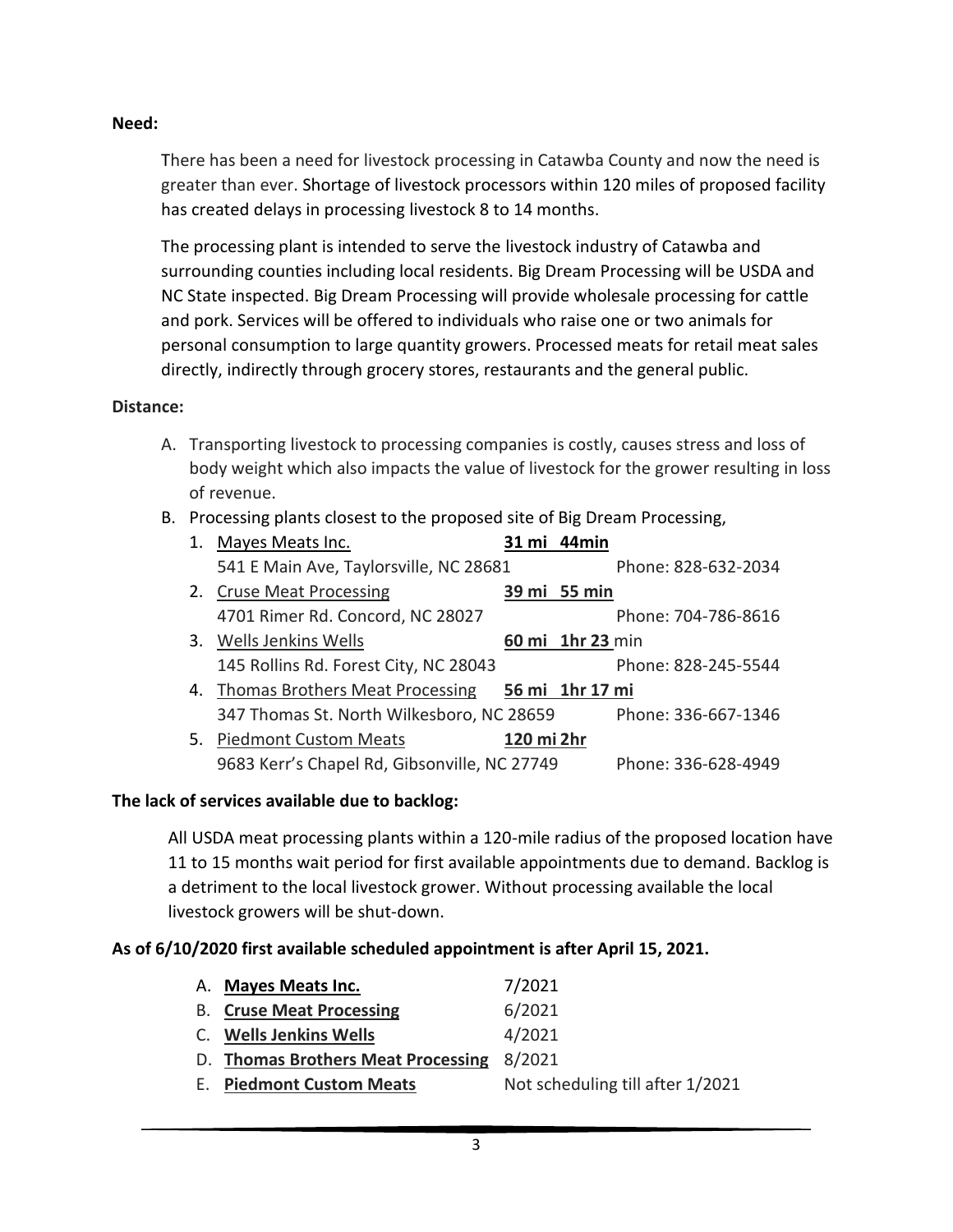### **Phase II Retail Store:**

#### **Description:**

Retail Storefront Building is proposed to be a fabricated metal building approximately 50' x 50'' fully enclosed.

- A. Water supplied from well system.
- B. Septic.
- C. Electrical Service 3 phase electric required through Energy United.
- D. Water Quality- Proposed site is in WS4 protected area.
- E. Management- No watershed management will be required as non-impervious are less than 24. %.
- F. Erosion Control plan will be provided as required.
- G. Screening outside loading, mechanical and service areas will be provided.
- H. Historical- No known historical sites are within the proposed area per National Register of Historical Sites in Catawba County NC.
- I. NCDOT application for driveway permit as part of approval.
- J. Paved area for employees and retail customer parking.
- K. Building appearance will be in keeping with community character.
- L. ADA (American Disabilities Act Compliant).
- M. Compliant with required zoning and building codes.

### **Phase II Community Education Center**

Building is proposed to be a fabricated metal building approximately 50' x 100' fully enclosed

- A. Water supplied from well system.
- B. Septic.
- C. Electrical Service 3 phase electric required through Energy United
- D. Water Quality- Proposed site is in WS4 protected area.
- E. Management- No watershed management will be required as non-impervious are less than 24. %.
- F. Erosion Control plan will be provided as required.
- G. Screening outside loading, mechanical and service area will be provided.
- H. Historical- No known historical sites are within the proposed area per National Register of Historical Sites in Catawba County NC.
- I. NCDOT application for driveway permit as part of approval.
- J. Paved area for employees and retail customer parking.
- K. Building appearance will be in keeping with community character.
- L. ADA (American Disabilities Act Compliant).
- M. Compliant with required zoning and building codes.